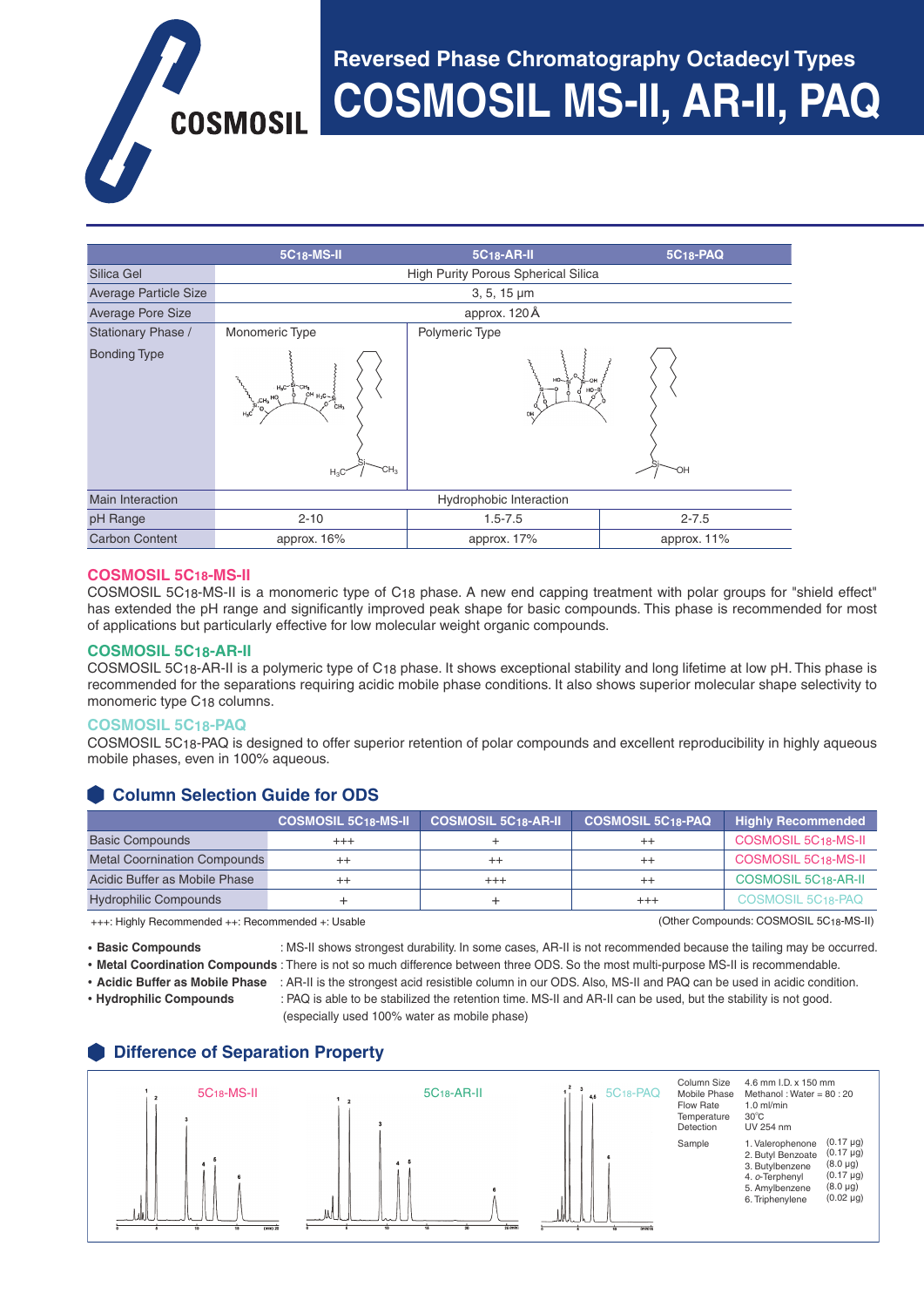# **Application Data**

# **COSMOSIL 5C18-MS-II**

#### ・**Basic Compounds**



# **COSMOSIL 5C18-AR-II**

# ・**Stereoselectivity**

The polymeric type of COSMOSIL 5C18-AR-II shows superior stereoselectivity.



#### ・**Acidic Compounds**

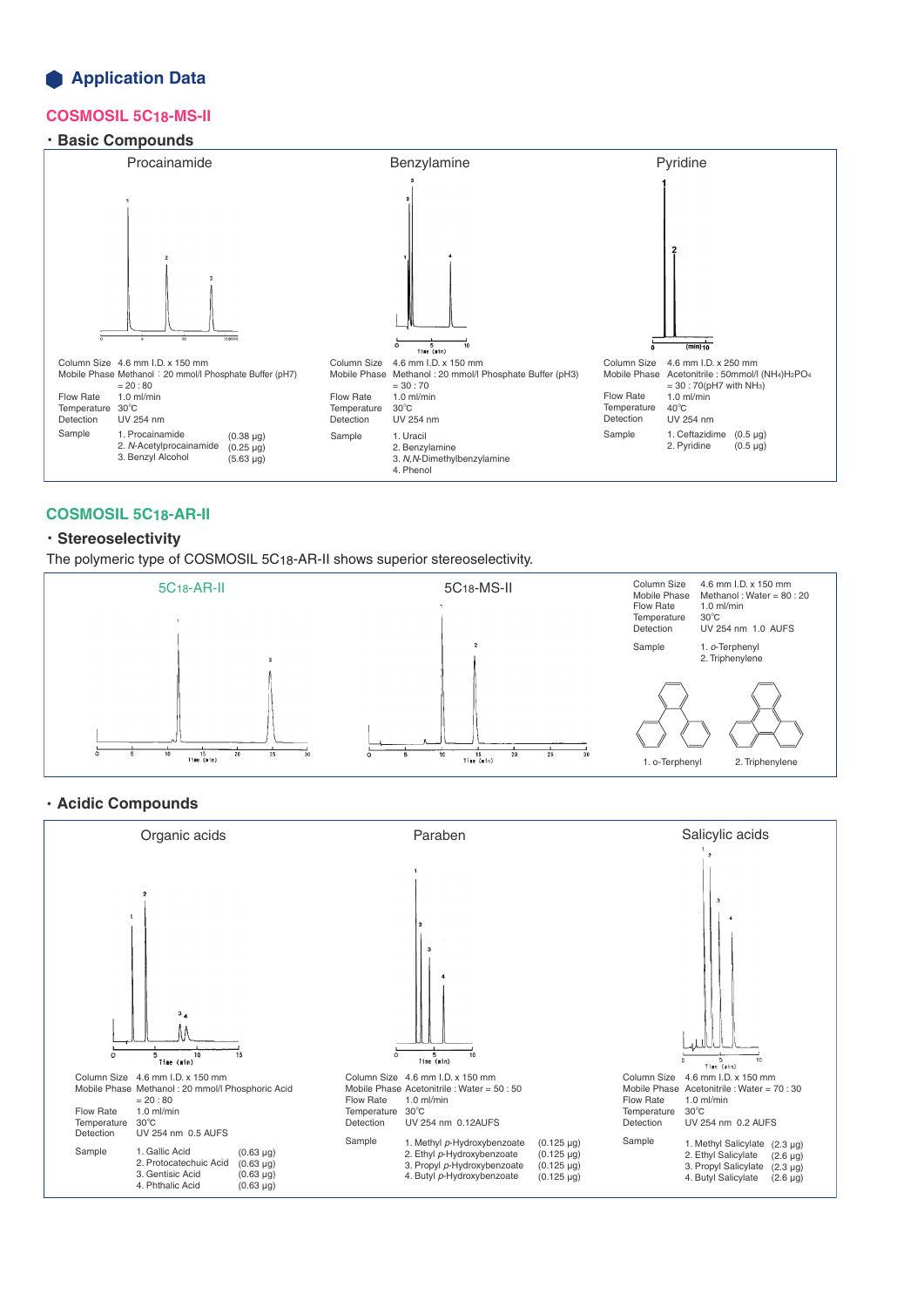#### **COSMOSIL 5C18-AR-II (continued)**

#### ・**Metal Coordination Compounds**



#### **COSMOSIL 5C18-PAQ**



#### ・**Ascorbic Acid (Vitamin C)** ・**2-Phenylethyl Glucosides**